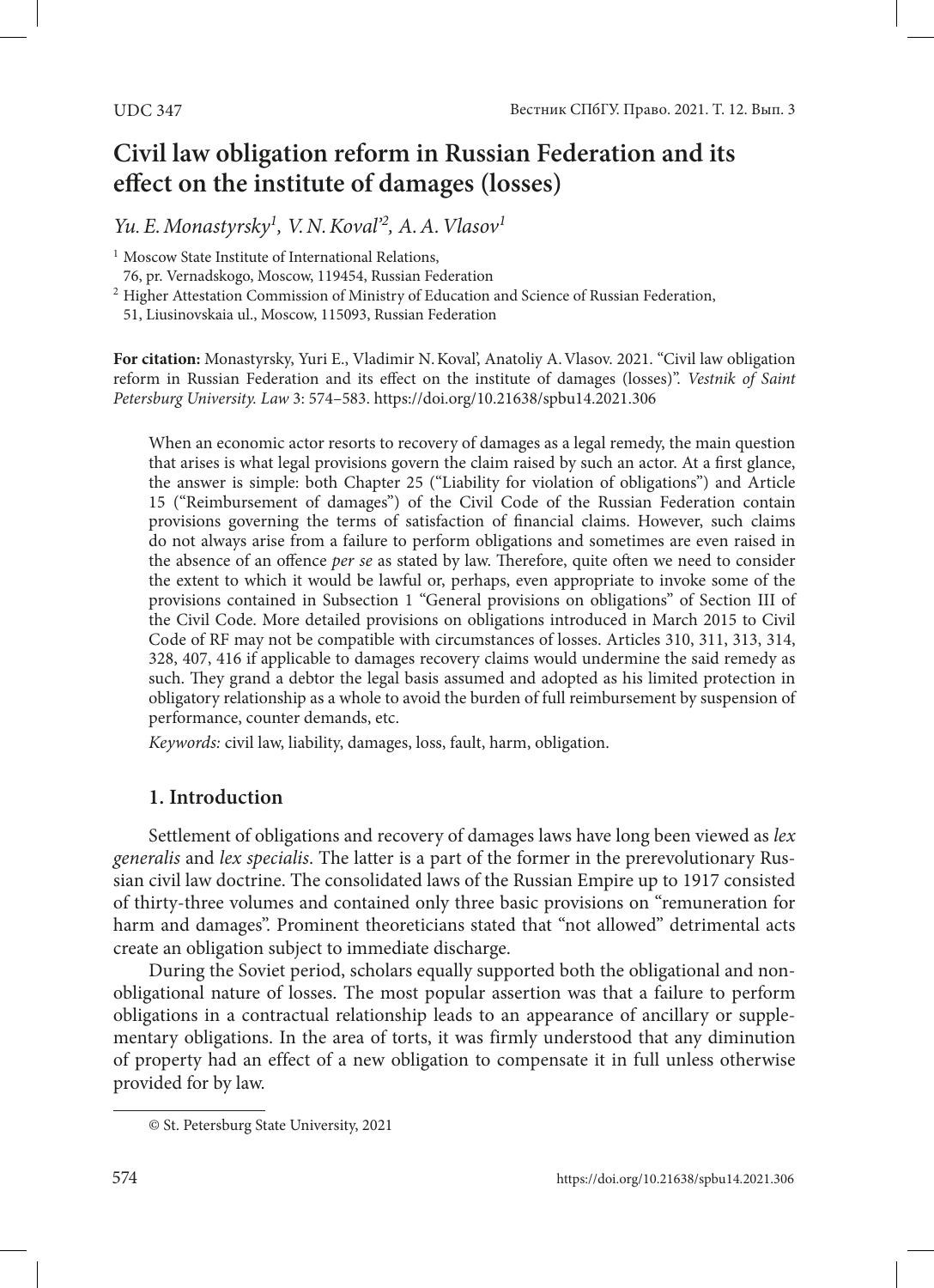A new detailed and structured Civil Code was adopted in 1994<sup>1</sup> with an extensive regulation of obligations apart from legal duties as a whole. The underlined objectives of ensuring better protection for property rights as valuables and, in principle, certain sellable property can be seen from the Civil Code provisions supporting creditors. Six chapters and one hundred forty-eight articles were devoted to the discharge, turnover, and assignment of claims to perform obligations; and it became apparent that the same is *expressis verbis* irrelevant as a whole to claims to recover damages which may hardly be considered as valuables.

The notion of obligations better detailed in the Civil Code leaves less doubts that they are much less identical to duties from damages. Damages themselves do not create a duty to fulfill a pecuniary obligation; they must have a different legal status. On the other hand, certain well-known civil law securities like suretyship are not only compatible with demands to recover damages but are required for them.

Certain areas of the banking sector rest on trade and assignments of monetary claims irrespective of their source. Hence, definite legal provisions regulating at least the replacement of creditors are necessary. As a result, it is essential to decide what would be the optimal correlation between the rules of Section III of the Civil Code (which apply to recovery of damages), provisions on obligations in the Civil Code.

In this article the authors have used the induction-based approach by pinpointing a number of new provisions in the Civil Code unrelated to claims of losses in five chapters of its Subsection I ("General provisions of obligations") and II ("General provisions on contract"). They then made a generalization as to the scope of application of the chapters.

The authors have arrived at conclusive results that the logic of a more detailed regulation of obligations made the whole corps of legislation inapplicable to settlement of demands for damages. New amendments are recommended for the following chapters of the Civil Code — to the chapter on the replacement of persons in obligations and applicable also to the assignment of damages recovery claims.

Earlier, the issue of the legal nature of a damages recovery claim was not analyzed in much detail. In the EU model, rules obligations are derived from the conclusion of contracts only and unrelated to torts and unlawful acts. This article comments on this feature. The authors have used some of European sources to confirm certain legal positions.

#### **2. Basic research**

# *2.1. Application of chapter 21 "Notion of obligation" of the Civil Code to recovery of damages*

In Russian and international (Hesselink 2001) legal discourse, we deal with the application of the fundamental concepts of duty and obligation as synonyms. Some publications may even be found to use the wording "fiscal obligation" and "protective obligation" (Krasyukov 2012; Pechyonkina 2007)<sup>2</sup>.

 $1$  Hereinafter all Russian laws, statutory instruments, and court rulings are given in connection with the inquiry system "ConsultantPlus". Accessed December 20, 2019. http://www.consultant.ru.

<sup>2</sup> Similar examples of the use of that wording are also found in RF Supreme Court Ruling No. 307- ES19-8719 dated 6 August 2019 in case No. A56-44788/2018, RF Supreme Court Judicial Chamber on Administrative Cases Ruling No. 5-KA19-1 dated 28 March 2019, etc.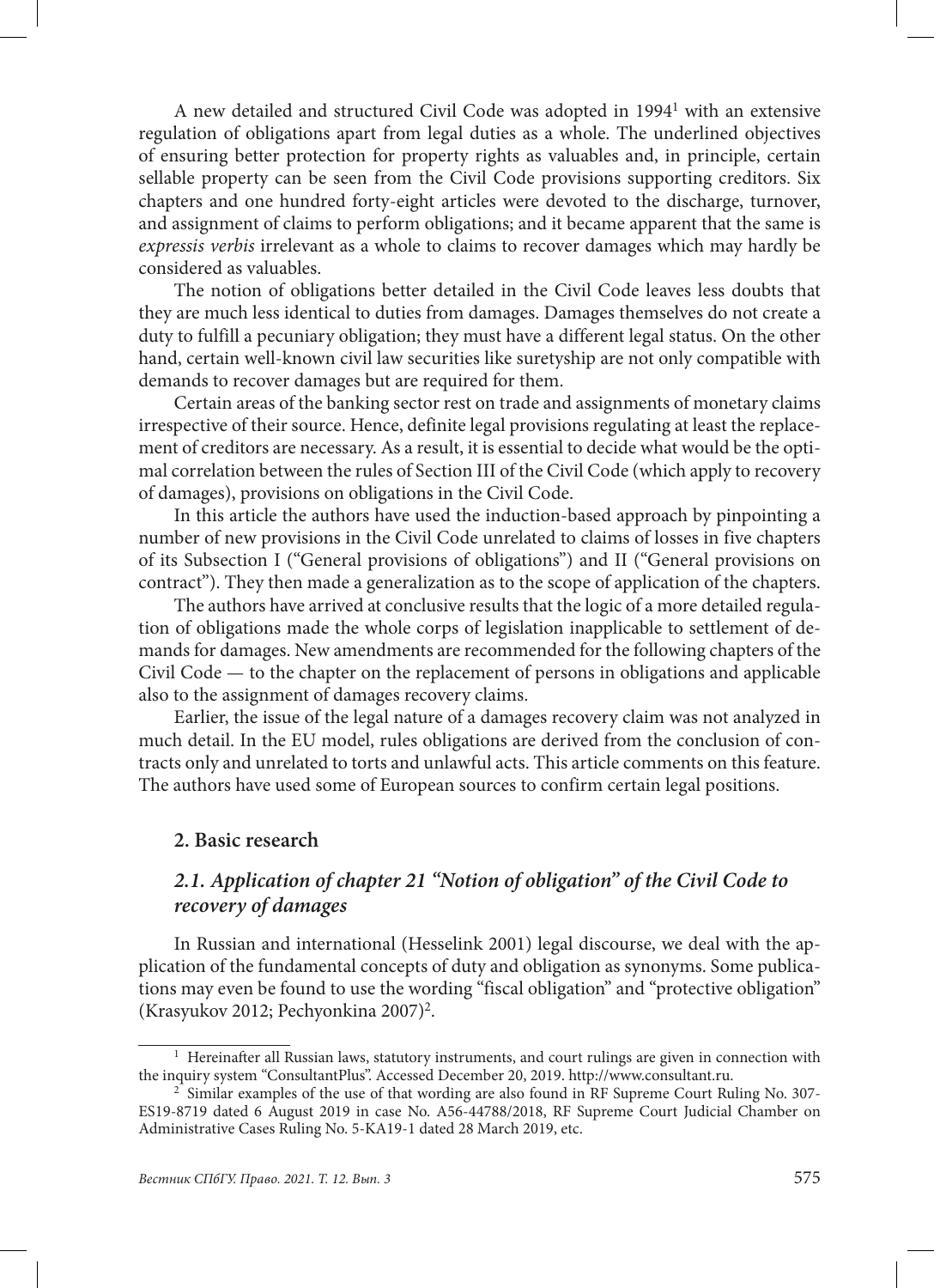The regulatory differentiation between an obligation and a duty is implemented, for example, in Article 420 of the Civil Code. At first it is established that a contract constitutes an agreement as to rights and duties, and Paragraph 3 of the same article provides that obligations arising out of a contract shall be subject to general and special provisions of the Civil Code. The semantic interpretation of these provisions is as follows: a contract also governs duties that neither constitute obligations nor consist in "specific actions", and it is really so (Agarkov 1940, 14–15).

Article 8 *Grounds for Arising of Civil Rights and Duties* of the Civil Code sets out, *inter alia*, the following reasons: events, court decisions, creation of intellectual property or property acquisition. However, the Civil Code establishes a legal framework to delineate the two aforementioned terms. Article 307 sets forth:

1. By virtue of an obligation, one person (the debtor) shall be obliged to take a specific action in favour of another person (the creditor) such as transfer a property, perform a job, provide a service, contribute to a joint activity, pay an amount of money, etc. or abstain from taking a certain action, and the creditor shall have the right to claim that the debtor should perform his duty.

2. Obligations may arise out of agreements or other deals, from the infliction of damage (Koziol 2012, 406) as a result of unjustified enrichment… or for any of the other reasons set out in this Code.

3. <…> the parties shall act in good faith while taking into account the rights and legitimate interests of each other and mutually assisting each other as may be necessary to reach the intended purpose of such obligation and providing each other with any necessary information.

Therefore, the grounds for the creation of obligations may only be set out in the Civil Code and nowhere else. If interpreted teleologically, Article 307 (3) essentially states that the main characteristic of an obligation is the proposed uniform understanding of the essence, scope, size, terms and purpose thereof by the parties to such obligation, giving an idea of how the parties should co-operate in reaching that purpose (Agarkov 1940). Keeping those parameters in mind, the parties to an obligation tend to differ from participants in the recovery of damages. The damages debtor will always tend to either deny the amount claimed or agree to a smaller amount. Under the applicable law, such claims may be for any future expenses, earnings of the offending party or the cost of any arrangements it is expected to make; the claims may from time to time be either increased or decreased (Sadikov 2009, 30–31).

The concept of an obligation, which had originally appeared as a legal instrument and a substantive legal remedy, subsequently strengthened by institutional methods of securing performance such as pledge, penalty, suretyship, lien, guarantee or security payment, has now become an important commercial valuable itself and the main transferrable item taking the form of rights to claim performance of obligations. An obligation is a material benefit that saw the volume of transactions therewith increase hundreds of times during the recent years. Whereas at the dawn of human civilisation, almost always people disposed of material objects by exchanging them (Novitsky 1993, 176).

An obligation may be subject to any additional conditions: subsequent, precedent, etc. (Article 157 of the Civil Code).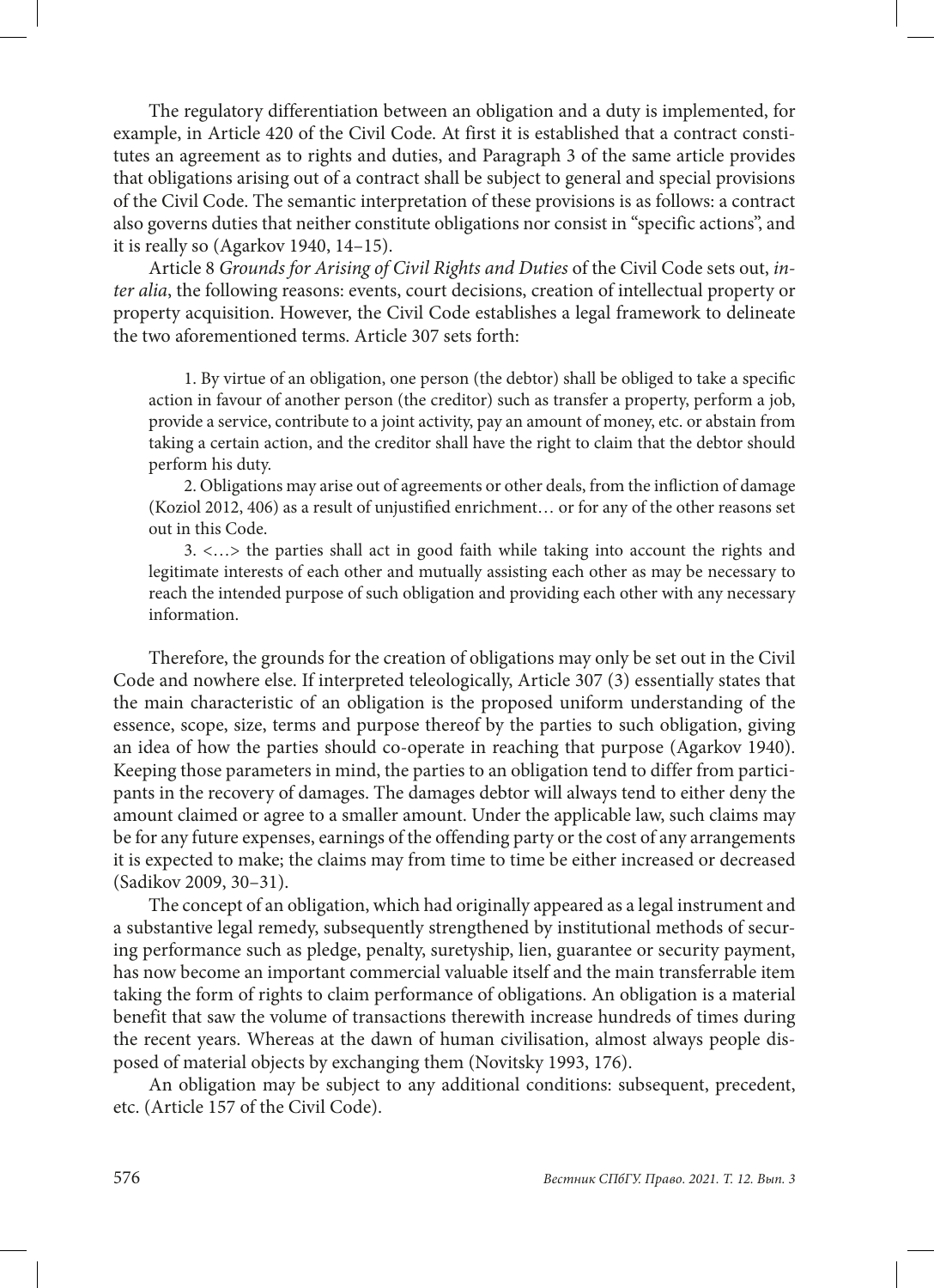Estimated damages are the cost of a subjective right infringement (Meyer 1997, 216; Pobedonostsev 1896, 589; Agarkov 1940, 40) by any act which may be unlawful or lawful (Sadikov 2009, 12–16; Pokrovsky 1998, 275). Articles 307 and 1082 of the Civil Code state that the infliction of harm or a tort shall give rise to an obligation to reimburse such harm or a tort by replacing or restoring the demolished property or repairing the defect. When a property-related subjective right is infringed, neither the creditor nor the debtor may be said to have obtained any value in the form of a right to claim. The relationships arising in this case essentially constitute the monetization and the payment of cost of unfulfilled expectation (Sadikov 2009, 120–121) where the only existing duty is not to aggravate losses and the recovery of damages may not be waived in advance.

The recovery of damages plays the role of an alternative legal remedy (Novitsky, Lunts 1950, 293) (Article 1082 of the Civil Code). According to *Principles of European Tort*  Law (2002)<sup>3</sup>, the infliction of damages immediately gives rise to liability in the form of a duty to affect payment in order to restore, to the maximum extent possible, the aggrieved party's initial monetary state<sup>4</sup>. However, instead of such a monetary duty, the aggrieved party may claim recovery in kind, provided that such recovery is possible and is not too burdensome for the other party<sup>5</sup>.

The differentiation between obligations and duties to pay damages appear to be inevitable and pre-determined by the regulatory logic. Efforts to determine the value of an obligation are rarely prone to a disagreement. The "specific action", which constitutes the essence of an obligation under Article 307 of the Civil Code, suggests a uniform understanding of its ideal characteristics. In contrast to it, complaints over proper performance cause disputes over losses and are almost always controversial. Damages must depend on creditor behaviour aimed at mitigating consequences. Their existence, nature, structure and essence are to be proven. Economically, that could not but result in the relevant rights being treated differently. On the contrary, expectations to benefit from obligations should be left free floating and strengthened by the safeguarding mechanisms of consideration, security and facilitated transfer expressed in the concepts of future right assignment, absence of additional transfer formalities, etc.

The Civil Code clarifies that the purpose of performance of obligations shall be understood uniformly (Article 307 (3) of the Civil Code), assuming mainly that its amount is understandable and it is static, determinable, very reliable in terms of discharge of such obligations and co-operation and would sometimes be hard to implement if no such cooperation is provided.

No liability claims may be identical if only because they result from the lopsided approach to their cost, lawfulness and legality and the appropriate measures to be taken to decrease the underlying losses. No security method is applicable here without limitation, as such unlimited application would raise the question as to their legal existence because of the accessory nature immanent to them (Article 329 (4) of the Civil Code). That said, where a failure to perform an obligation unilaterally translates into a duty to pay damages,

<sup>3</sup> Principles of European Tort Law. 2005. Accessed December 25, 2019. http://www.egtl.org/docs/ PETL.pdf.

 $^{4}$  Principles of European tort law, Art. 10:101. Nature and purpose of damages. — "Damages are a money payment to compensate the victim, that is to say, to restore him, so far as money can, to the position he would have been in if the wrong complained of had not been committed".

<sup>5</sup> Principles of European tort law, Art. 10:104. Restoration in kind. — "Instead of damages, restoration in kind can be claimed by the injured party as far as it is possible and not too burdensome to the other party".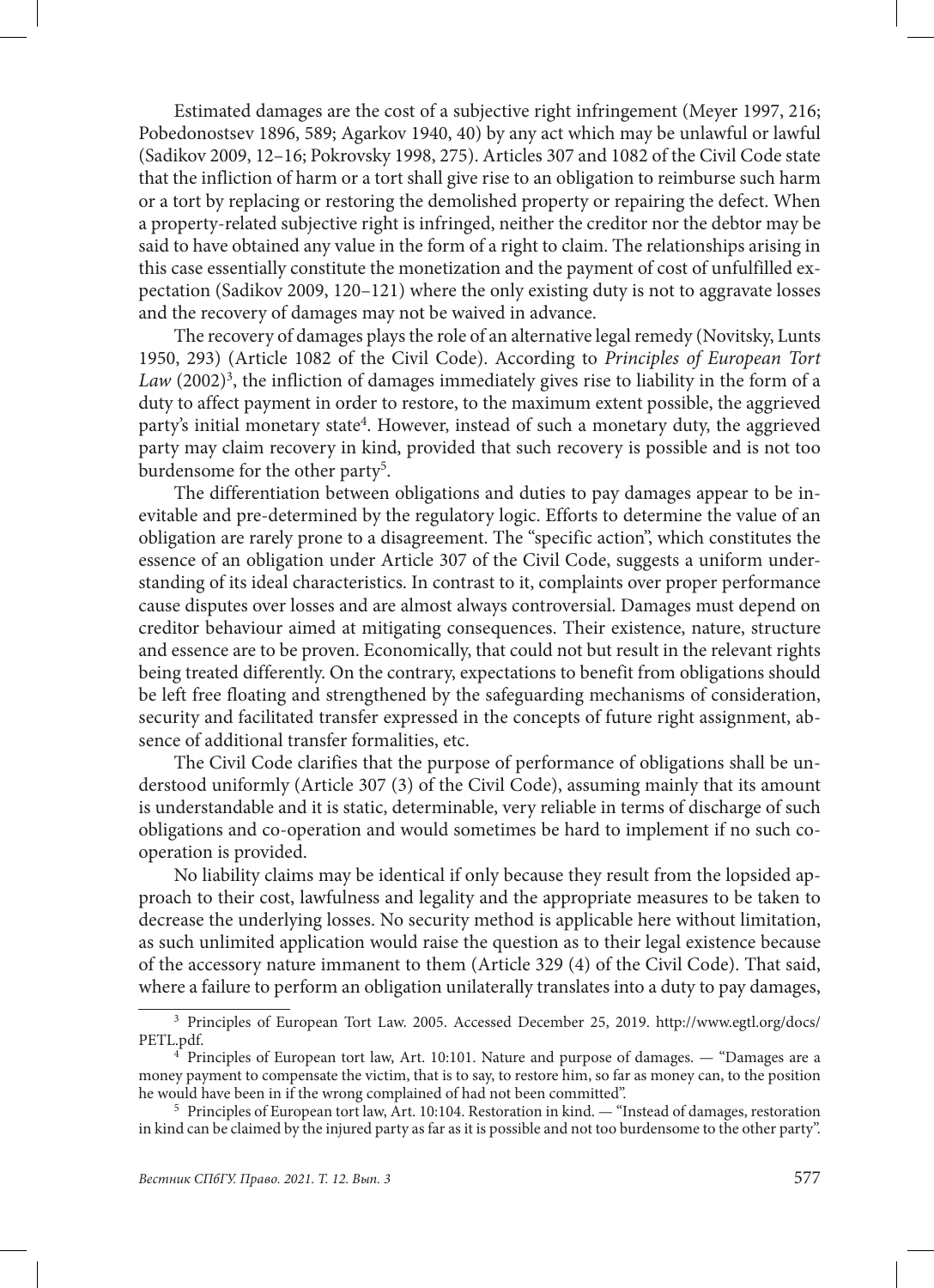security instruments are indispensable. It would be advisable to amend Chapter 23 of the Civil Code so as to prescribe that binding support and security mechanisms should be applied to claims for losses, but not to all of them and only to the extent that they are compatible with each other. This is addressed in greater detail further on in the article.

Russian courts have not yet managed to come to a uniform conclusion that Article 328<sup>6</sup> of the Civil Code may not apply to those relationships. However, as far as the authors are aware, some of Russia's leading legal scholars are quite confident that a breach of an agreement will give rise to an obligation subject to the legal treatment prescribed by Section III of the Civil Code (Sadikov 2009, 27; Sarbash 2016, 251). Notionally, it may well be so as claims to perform obligations are known to be capable of assignment, by way of subrogation to insurers, etc.

It was the obligations to "remunerate for any harm or damages"<sup>7</sup> that Russian distinguished legal scholars such as V.I. Sinaisky (Sinaisky 2002, 36), I.A.Pokrovsky (Pokrovsky 1998, 274–294) and K.P.Pobedonostsev (Pobedonostsev 1896, 274–294) wrote about in the  $19<sup>th</sup>$  — beginning of the  $20<sup>th</sup>$  centuries. M.M. Agarkov, a well-known Soviet civil law scholar, said that a claim for loss was legally binding for a debtor under ancillary obligation (Agarkov 1940, 24–25).

We believe it was true under the laws that existed in the Soviet era. However, at present, especially in light of the 8 March 2015 amendments, the regulation of obligations has been considerably detailed and at least not all rules of law may apply to the recovery of damages.

# *2.2. Admissible legal influence of chapter 22 "Performance of obligation" of the Civil Code*

Let us consider the applicability of Chapter 22 of the Civil Code regarding claims for losses. The new wording of Article 310 of the Civil Code permits grounds for refusal by a commercial entity to perform its obligations under a contract to be stipulated in advance. If Article 310 of the Civil Code covered losses, it would imply a waiver of rights and make it legally possible to pre-agree on the avoidance of liability even for gross negligence (Article 401 (4) of the Civil Code prohibits any release in full or in part from liability for malicious intent) — a development that would undermine the concept of damages and result in its importance being diminished.

Article 311 of the Civil Code says that the creditor may refuse to accept partial performance of an obligation, i. e., any disagreement on the total amount of losses would constitute a reason not to accept performance, thereby further aggravating the delay. "The creditor may refrain from accepting partial performance of an obligation, unless other-

<sup>6</sup> See, e. g., clause 17 of RF Supreme Court Presidium Information Letter No. 120 dated 30 October 2007 titled "Review of the practical application of Commercial Courts of the Provisions of Chapter 24 of the Civil Code of the Russian Federation" where the RF Supreme Court expressly calls them "obligations"; also see RF Supreme Court Ruling dated No. 304-ES18-23140 22 January 2019 in case No. A46-7338/2017, RF Supreme Court Judicial Chamber on Economic Disputes No. 307-ES17-14888 dated 22 December 2017 in case No. A21-8181/2016, etc.

<sup>7</sup> The wording "compensate for any harm or damage" was officially set out in Article 684 of the Code of Laws of the Russian Empire (The Code of Laws of the Russian Empire. Accessed November 20, 2019. http://www.pravo.gov.ru/proxy/ips/?empire&nochache).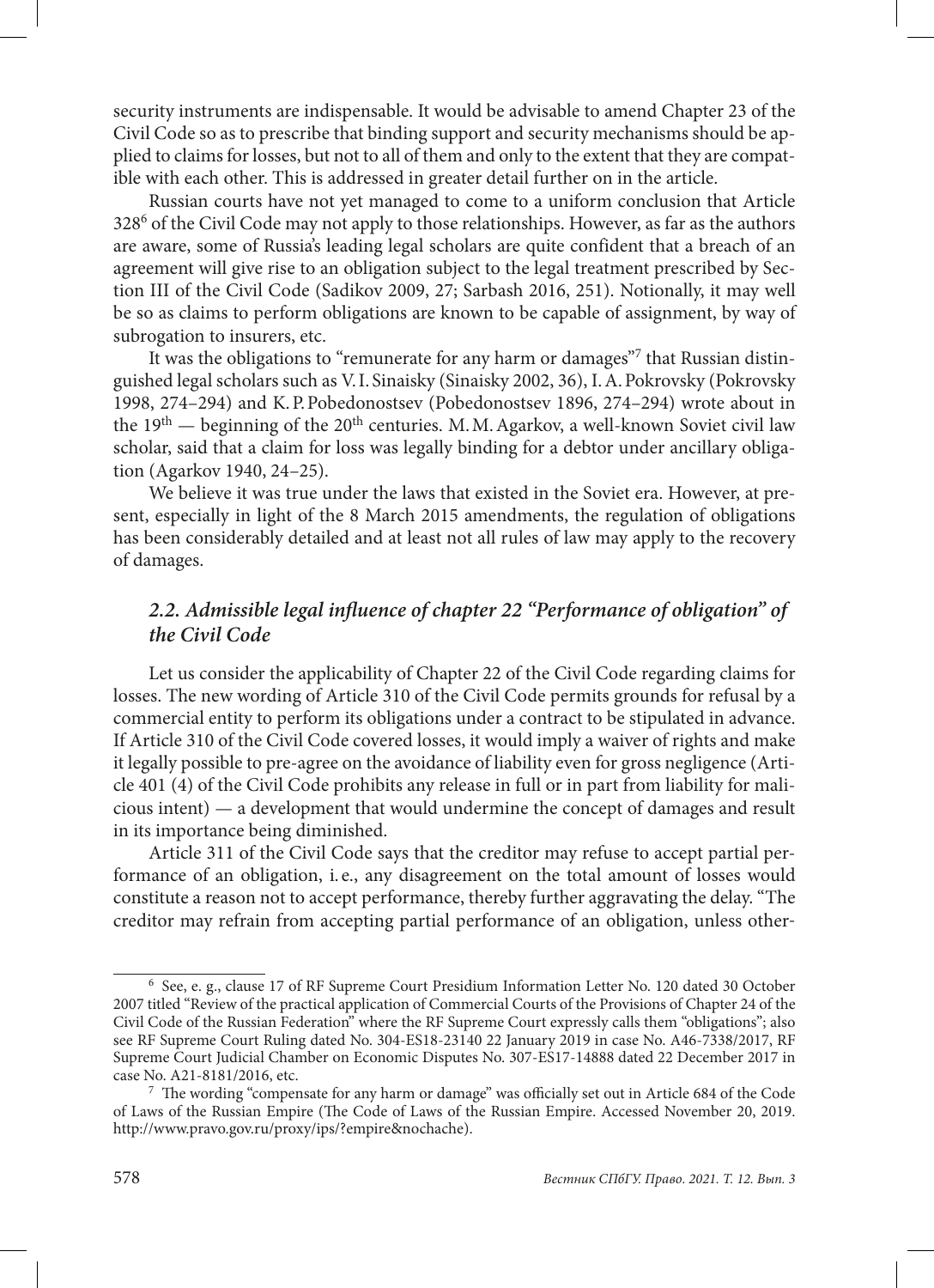wise prescribed by law, other legal acts or the terms of such obligation", and such partial performance may be rejected in full.

If claims for losses constitute a demand to fulfil an obligation, such obligation is a financial one<sup>8</sup>. It is also worth noting that Article 313 of the Civil Code provides that the discharge of a monetary obligation by a third party would mean subrogation and could cause chaos in the domain of damages cases as it would legitimise the involvement of a third party who has paid the losses in full and begins claiming the same from the debtor. Unlike contractual assignment, which is conditioned on a considerable discount off the par value of the claim, while the size and configuration of the claim remain unchanged, typically disputable nature of damages would make that transaction economically unfeasible and could easily induce abuses and arbitrary behaviour of the powerful party (Yegorov 2016; Frolova 2017).

When a notification triggering limitation period is not made at all, resulting in no applicable period of limitation beginning to elapse, such claims are eternal — an outcome hardly envisaged by the legislators (Article 314 (2) of the Civil Code). Therefore, this performance rule is inapplicable to any award of losses.

However, the inapplicability of obligatory regulation to losses appears most clearly from Article 328 of the Civil Code, which provides as follows:

<…> where there are any circumstances clearly showing that… performance will not take place within the agreed time, the party required to provide consideration may… refuse to perform such obligation and claim for losses.

Let us assume that an agreement contains a provision stating that performance thereunder should be considered as a counter-obligation for the payment of any losses. In such an arrangement, any unilateral plea or claim for damages could undermine the ordinary performance of obligation and therefore also the principle of *pacta sunt servanda*, which is fundamental for a continental-type legal system.

## *2.3. Applicability of chapter 23 "Methods of securing obligations" of the Civil Code*

How could Chapter 23 of the Civil Code be relied upon in a case concerning damages? In our opinion, it is most likely<sup>9</sup> that it would be very difficult to apply. The main methods are penalty, pledge, lien, suretyship, deposit, guarantee and security payment.

Can pledges serve as security for claims for damages? Obviously not, because the size of the secured obligation is a material term of the agreement in this case (Article 339 of the Civil Code). The extent of damages is floating and dynamic, it may not be agreed on by the parties and is evaluative by its nature (Tirskaya 2003).

<sup>&</sup>lt;sup>8</sup> See Clause 17 of RF Supreme Court Presidium Information Letter No. 120 dated 30 October 2007 titled "Review of the Practical Application of Commercial Courts of the Provisions of Chapter 24 of the Civil Code of the Russian Federation" where the RF Supreme Court states that "an obligation to compensate for losses is a monetary one".

<sup>9</sup> "Most likely" because so far there have neither any final explanations of the supreme court nor amendments made to the Civil Code so far.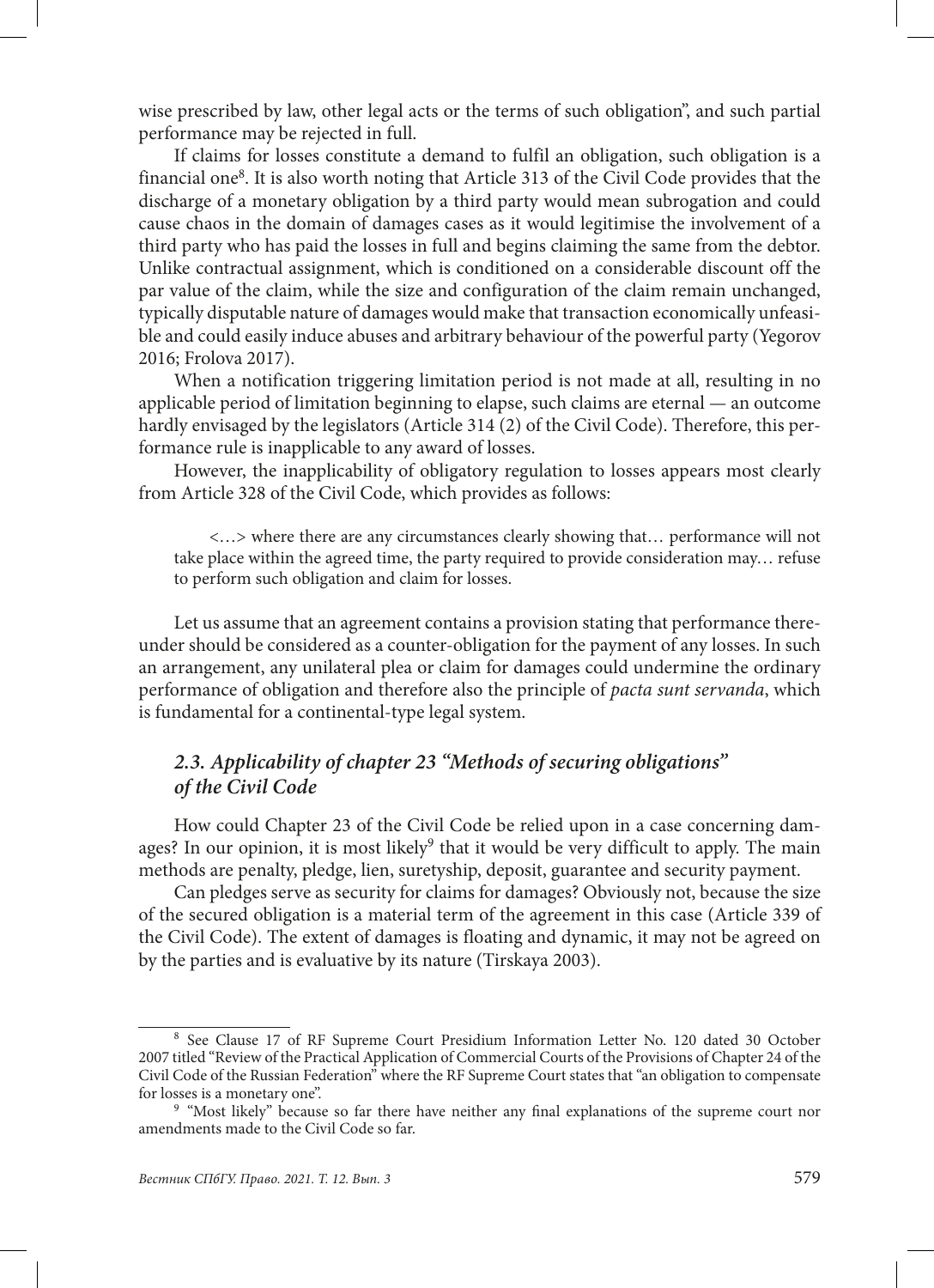Deposit and security payments are also difficult to apply to claims for damages for the same reasons. Therefore, despite all efforts made to reform the binding law, the security measures mainly for the recovery of damages require further clarification.

The most important method of securing an obligation is a penalty (Sebok 2009, 159), i. e., an amount of money payable for failure to perform or duly perform such obligation. A penalty is dependent on damages. If they constitute the value of infringement of an obligation, the penalty payable for a failure to pay them may, at a glance, be also envisaged in an agreement. It would be sufficient to specify that the party at fault should pay a penalty for the failure to reimburse for any damages incurred during a certain period of time so as to ensure that such a claim supports this universal legal remedy  $-$  in accordance with the parties' will as construed literally.

We are confident that a claim in respect of the aforementioned transfer of money would be illegal as the burden of losses has a different nature compared to obligations. A failure to perform obligations would allow invoking the substituting instrument of recovery of damages in an amount depending, first of all, on how such failure occurred. When an agreement is terminated or rescinded because of a material breach, the resulting losses are the costs of the violation plus anything not received or any future costs and become greater as a result of termination.

The concept of a penalty is commensurate with contractual damages (Benjamin 1960). Just as there can exist no title to a "right" rather than to a thing, there may be no legal substitute for losses resulting from a failure to pay damages. A court hearing any claims based on wrong legal logic would only bring chaos to the understanding of the purpose of losses, which are subject to judicial control and may not be based on any "exaggerated" unilateral estimates.

A lien as a legal remedy is equally incompatible with claims for damages. According to the second paragraph of Article 359 (1) of the Civil Code, business entities may enjoy a right of lien regarding property to be transferred as security for any claims arising from any obligations even if those obligations have no relation to the purchase price of the object or reimbursement of other expenses, or losses, connected thereto. If such obligations also include the legal category of damages, it would create room for arbitrary behaviour with a superficial perception of current losses constituting grounds for withholding any material properties.

In the Russian market for legal services, the legal actions brought against major manufacturers of expensive or luxury cars standout. After several accidents allegedly resulting from some defects in several of those cars, their wealthy and inventive owners instructed their "inquisitive" lawyers to raise claims against the manufacturers to refund them for the purchase prices paid for the cars, and after they got their money back they refused to return the cars to the manufacturers on the pretext that they should retain them in consideration for the "losses" since they created binding obligations secured by a lien in virtue of the law.

Although it is up to the courts to finally decide if any unilateral estimates are fair, they should meet specific constraints. Even more important is the uniform understanding by economic actors of the ties among the key matters of regulation, including, but not limited to, the idea that by no means would a unilateral declaration of losses automatically make its authors creditors nor would it permit them to use the whole arsenal of security measures in regard to any obligations. Otherwise, such a rarely used legal remedy (recovery of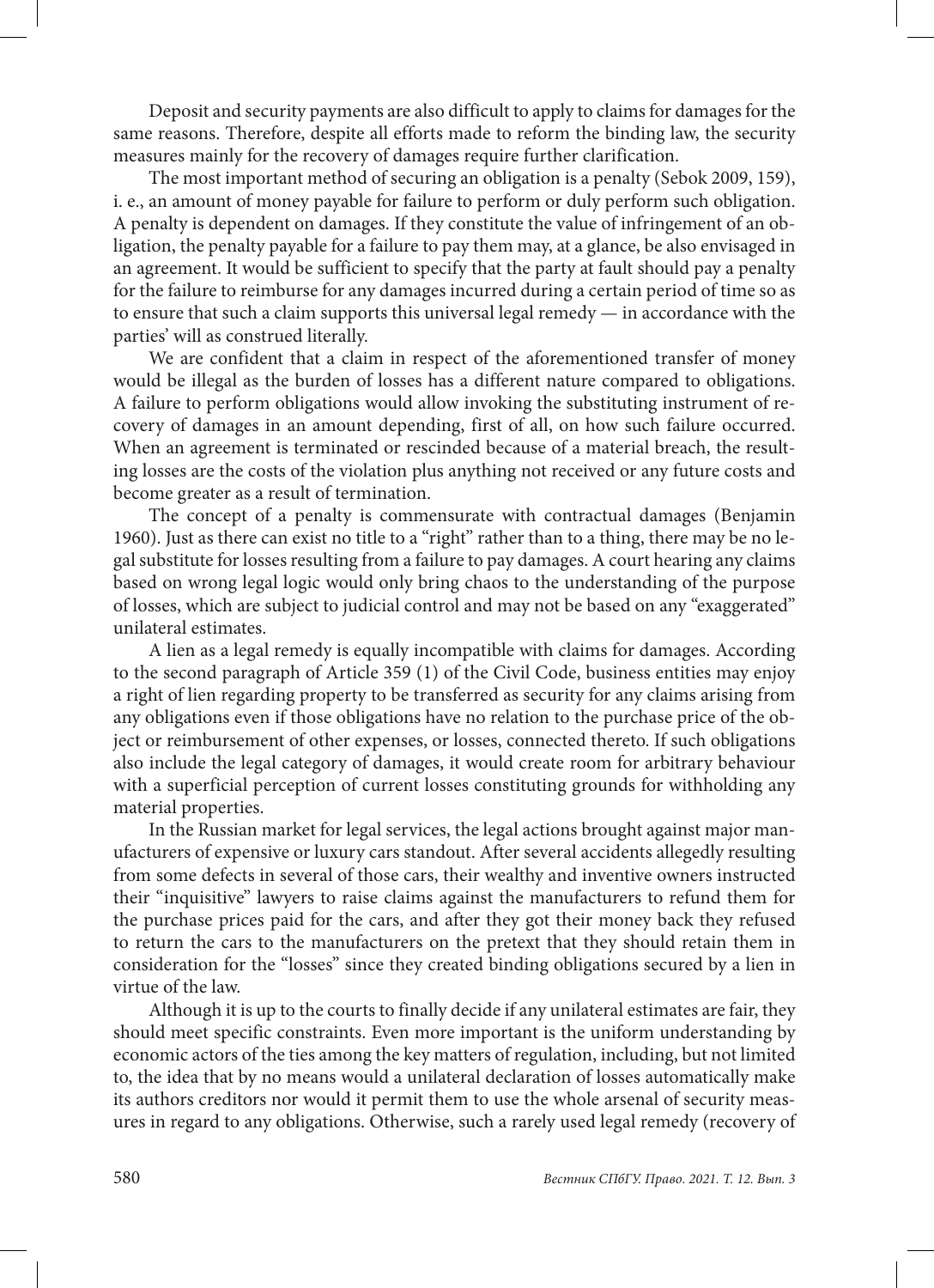losses) would translate into an instrument of abuse and manipulation, thereby turning from a hat into a rabbit.

While the creditor may terminate the agreement, the underlying obligation will be secured by a suretyship. Article 363 of the Civil Code provides that "the guarantor shall be liable to the creditor to the same extent as the debtor, including payment of any accrued interest, any legal costs incurred to recover the debt and any other losses suffered by the creditor". However, the word "and" before "any" appears to constitute an unnecessary clarification here and should be replaced with "or". That is especially true given the fact that Article 363 is titled *Liability of the Guarantor*, even though the guarantor is bound by the agreement, acts for the debtor in performing his obligations and receives the same through subrogation of those and other losses.

## *2.4. Application of chapter 25 "Liability for breach of obligations" of the Civil Code*

This section provides some examples of rules governing not only obligations. It is a duty rather than an obligation to avoid the effects of Article 404 *Fault of the Creditor* when the amount of any awarded losses decreases (Kotz 2017, 400) depending on the manifestation and extent of such fault. A claim to refrain from taking fault under Paragraph 6 of Article 393 is inconceivable as the claim doesn't pertain to the domain of obligations. A failure to refrain from taking a certain act is a failure to perform an obligation rather than a duty. Such required passivity should entail no classical liability for a failure to perform obligations. No claims to prevent and prohibit a fault act may have any legal grounds. That's why Article 404 should not belong to only "General" provisions on obligations.

However, the satisfactory technical approach implemented in some Articles of the Civil Code, such as Article 322 which deals with joint and several obligations, has a limited extent. As Article 322 covers duties (liability) in the event that there are several debtors or creditors for an obligation, we should take into consideration that this also mentions losses. On the other hand, Article 322 of the Civil Code deals with claims for an obligation, including those related to business, and says that such claims may arise from the terms of such obligation. Article 322 primarily governs matters of recovery of damages incurred as a result of a failure to perform an obligation, even if there are several beneficiaries and not only debtors. While it is titled *Joint and Several Obligations*, it also covers multiple creditors. Apparently, its title is not only inaccurate but completely wrong and needs to be replaced with the following: *Joint and Several Liability and Rights to Claim Such Liability for a Failure to Perform Obligations*, while Article 322 itself should be moved to Chapter 25 of the Civil Code.

Often, when one's trademarks are used and similar means of individualisation are applied in business, no obligations arise to take specific actions. While some people may argue that would constitute a tort, i. e., a damage caused to a property, the Civil Code no longer applies this term to intellectual property (Article 128 of the Civil Code). It is no longer a property, so it may not be subject to Chapter 59 of the Civil Code anymore as well. In that case, recovery of damages is prescribed as the main remedy because recovery in kind is impossible due to the fact that offending acts have been taken and, e.g., resulted in enrichment of the offender.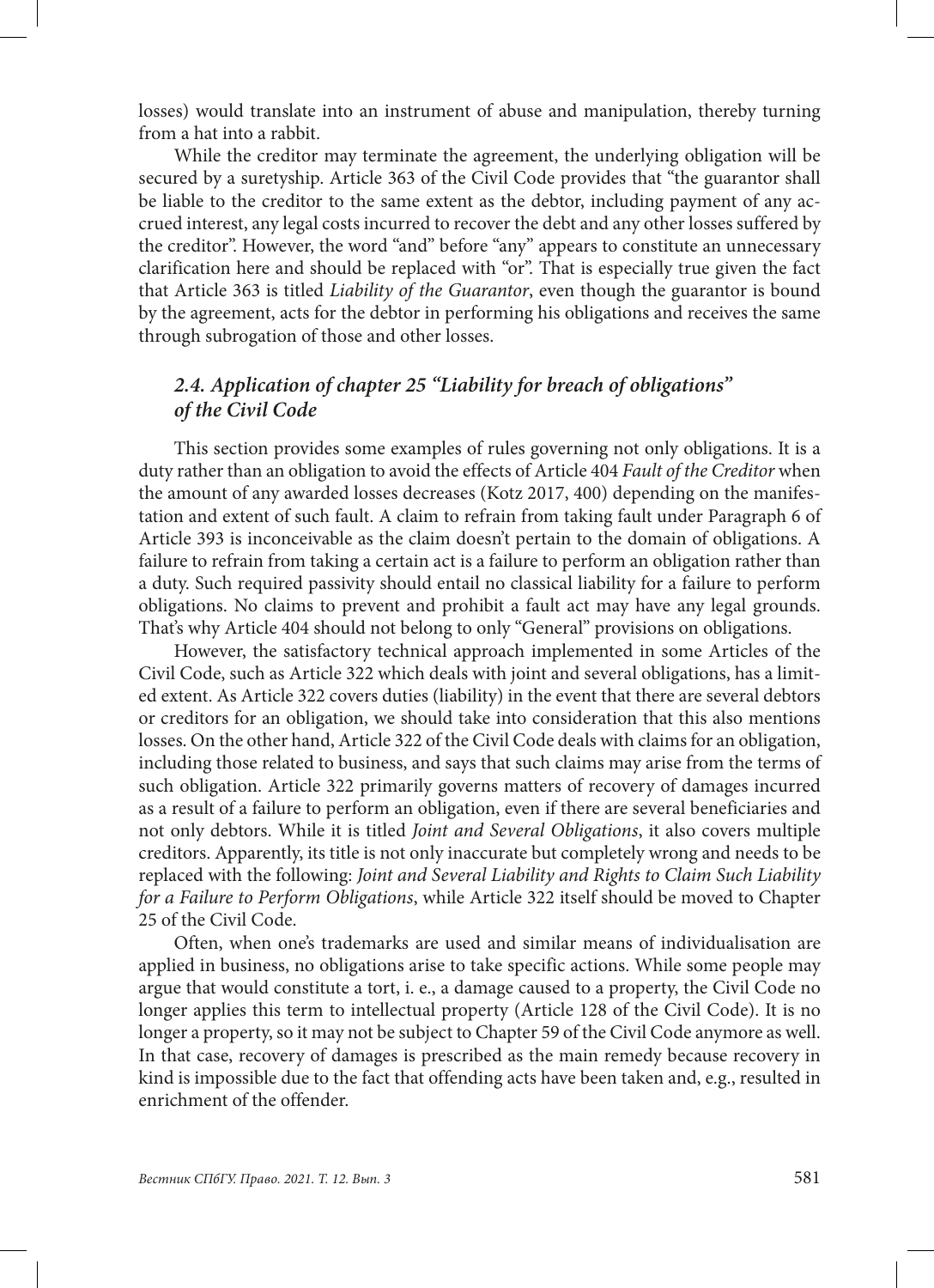# *2.5. Chapter 26 "Termination of obligation" and legal effect of discharge of claims for losses*

Article 416 of the Civil Code "*Termination of an obligation as non-performable*" is inapplicable, since it cannot be impossible to make a payment, since money can always be accumulated through a loan, property sale, etc., and transferred in compensation for any damages incurred by the counterparty or creditor (Novitsky, Lunts 1950, 298).

The death of a debtor will not terminate the claim for losses against him, and that claim will be passed down to his successors<sup>10</sup>. A property being transferred by way of succession entails duties but not obligations arising not only from the relevant transaction, tort or unjustified enrichment, but also from other grounds, including the incurrence of losses<sup>11</sup>. The successors will bear that burden in proportion to their shares in succession.

When trying to determine the correlation between "duty" and "obligation", we see the effect of a natural differentiation of regulation as property transactions become more and more complex when there is a need to establish a regulatory framework for details, new massive manifestations and significant aspects of important legal categories.

However, novation should be explicitly applicable to damages recovery being transferred into obligations. We consider Article 414 (2) of the Civil Code to be obsolete. Novation and replacement of one obligation with another one extends to the so-called "additional obligations". Novation would lead to the same result of previous obligations being cancelled. As mentioned above, that term is sometimes used in the legal doctrine to describe the duty to incur somebody else's losses (Ioffe 2009, 263, 268). Certainly, the subsequent agreement may re-structure any disputable and controversial debt whatever (Kotz 2017, 400), and it's always called "novation".

Novation is not a transaction without consideration as it creates new claims as well as new obligations based on the idea of discount and, therefore, does not result in a gift, which is prohibited between commercial entities (Article 575 (1 (4)) of the Civil Code). Its correlation with Article 407 (2), which sets forth that an agreement may provide for an obligation to be terminated by the sole will of the debtor, can be emphasized since the same cannot be done with a claim for losses pursuant to Article 15 of the Civil Code permitting only reduction of liability.

#### **3. Conclusions**

The issues discussed in this paper are interesting, topical and deserve careful elaboration and discussion. Any further improvements to the regulatory framework on the recovery of losses must specify in more detail which particular concepts of binding law should also apply to claims for losses. The provisions contained in Chapter 24 as well as specific ones mentioned from Chapters 23, 26 of the Civil Code may be applied by reference, which should be expressly stated in the Civil Code in a way similar to the wording contained in Article 307.1 (3), which says that the general provisions concerning obliga-

<sup>&</sup>lt;sup>10</sup> A similar conclusion follows from the existing case law: see North-Caucasian District Commercial Court Order No. F08-6521/2019 dated 8 August 2019 in case No. A32-33226/2015, Far-Eastern District Commercial Court Order No. F03-1804/2019 dated 21 May 2019 in case No. A04-7886/2016, etc.

<sup>&</sup>lt;sup>11</sup> See, e. g., the wording used in Article 48 of the Civil Code of the Russian Federation.